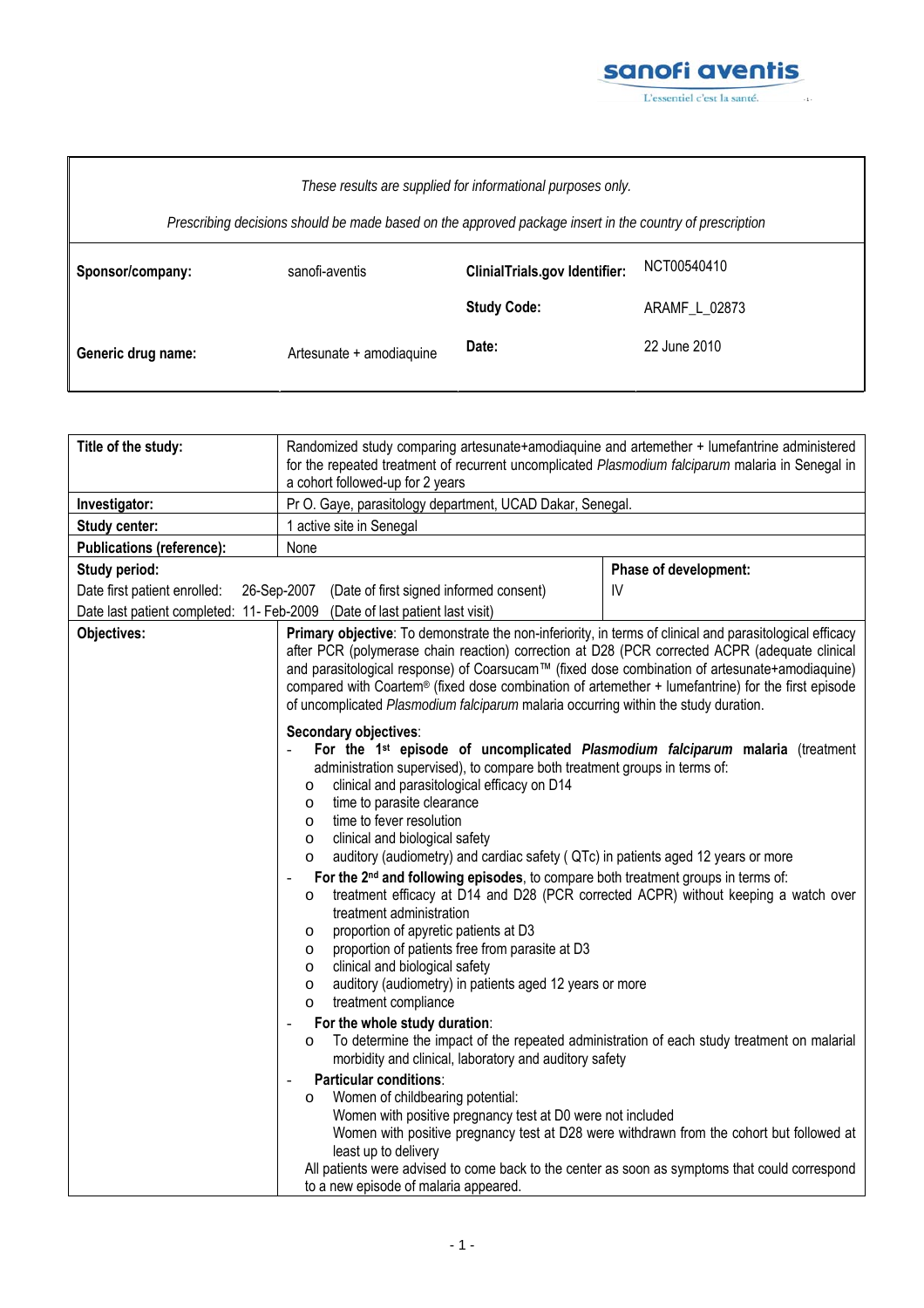

| Methodology:                             | Monocenter, randomized, comparative, open-label, phase IV study on 2 parallel groups.                                                                                                                                                                                                                                                                                                                                                                                                                                                                                                |                 |                                     |
|------------------------------------------|--------------------------------------------------------------------------------------------------------------------------------------------------------------------------------------------------------------------------------------------------------------------------------------------------------------------------------------------------------------------------------------------------------------------------------------------------------------------------------------------------------------------------------------------------------------------------------------|-----------------|-------------------------------------|
| <b>Number of patients:</b>               | Planned:<br>400<br>(200: <12 years ; 200: ≥12 years)                                                                                                                                                                                                                                                                                                                                                                                                                                                                                                                                 | Randomized: 366 | Treated: 366                        |
| Evaluated:                               | ITT population: 366<br>PP population:365                                                                                                                                                                                                                                                                                                                                                                                                                                                                                                                                             | Safety: 366     | Pharmacokinetics:<br>not applicable |
| Diagnosis and criteria for<br>inclusion: | Children (> 5kg body weight) and adult patients presenting uncomplicated Plasmodium falciparum<br>malaria (axillary temperature $\geq 37.5C^{\circ}$ at inclusion or within past 24 hours, parasite density > 1000<br>asexual parasites/µL). Patients (or parents) having signed informed consent, capable of receiving<br>oral treatment. Females of child-bearing age with negative pregnancy test prior each treatment<br>initiation.                                                                                                                                             |                 |                                     |
| Investigational product:<br>Dose:        | Coarsucam™ (artesunate (AS) + amodiaquine (AQ) fixed-dose combination)<br>Dosage adjusted according to body weight range.<br>Adult patients: AS 100 mg / AQ 270 mg per bi-layer tablet<br>Children: AS 50 mg / AQ 135 mg per bi-layer tablet<br>Pediatric dose: AS 25 mg / AQ 67.5 mg per bi-layer tablet                                                                                                                                                                                                                                                                            |                 |                                     |
| Administration:                          | Oral administration, 1 daily intake. 1 <sup>st</sup> episode treatment administration watched over, recurrent<br>episodes treatment administration not watched over unless 1 <sup>st</sup> dose.                                                                                                                                                                                                                                                                                                                                                                                     |                 |                                     |
| <b>Duration of treatment:</b>            | 3 days per patient for each episode occurring over the 2-year study period                                                                                                                                                                                                                                                                                                                                                                                                                                                                                                           |                 |                                     |
| <b>Duration of observation:</b>          | 28 days per patient for each episode                                                                                                                                                                                                                                                                                                                                                                                                                                                                                                                                                 |                 |                                     |
| Reference therapy:                       | <b>Coartem<sup>®</sup></b> (artemether $(A)$ + lumefantrine $(L)$ fixed-dose combination)                                                                                                                                                                                                                                                                                                                                                                                                                                                                                            |                 |                                     |
| Dose:                                    | Tablet containing: A 20mg / L 120 mg - Dosage adjusted according to body weight range                                                                                                                                                                                                                                                                                                                                                                                                                                                                                                |                 |                                     |
| Administration:                          | Oral administration, in 2 daily intakes per day. 1 <sup>st</sup> episode treatment administration watched over,<br>recurrent episodes treatment administration not watched over unless 1 <sup>st</sup> dose.                                                                                                                                                                                                                                                                                                                                                                         |                 |                                     |
| Criteria for evaluation:<br>Efficacy:    | Parasitological and clinical efficacy on D28 for the 1 <sup>st</sup> episode of uncomplicated malaria. Assessment<br>of parasitaemia, axillary temperature and clinical symptoms (PCR corrected ACPR).                                                                                                                                                                                                                                                                                                                                                                               |                 |                                     |
| Safety:                                  | Adverse events and clinical symptoms reported by the patient (or parents) or noted by the<br>investigator.                                                                                                                                                                                                                                                                                                                                                                                                                                                                           |                 |                                     |
|                                          | Standard haematology, blood chemistry, vital signs,                                                                                                                                                                                                                                                                                                                                                                                                                                                                                                                                  |                 |                                     |
|                                          | Auditory safety (audiometry in patients aged $\geq$ 12 years).                                                                                                                                                                                                                                                                                                                                                                                                                                                                                                                       |                 |                                     |
|                                          | Cardiac safety at 1 <sup>st</sup> episode for patients aged $\geq$ 12 years (QTc).                                                                                                                                                                                                                                                                                                                                                                                                                                                                                                   |                 |                                     |
| <b>Statistical methods:</b>              | The primary efficacy endpoint compared the parasitological and clinical response after PCR<br>correction on D28 for the 1 <sup>st</sup> uncomplicated malaria episode between the Coarsucam™ and<br>Coartem® groups. Non inferiority of Coarsucam™ compared to Coartem®, was tested by calculating<br>the 95% confidence interval of the difference observed in the success rates between both treatment<br>groups in the ITT and PP populations, with a 2.5% (one-sided) significance level (non-inferiority delta<br>of 5%). The main analysis corresponded to the ITT population. |                 |                                     |
| <b>Statistical methods</b><br>(cont'd):  | Tests to compare means between treatment groups were performed when relevant (Student-T test<br>or Wilcoxon rank test when distribution was not normal). Tests to compare percentages were<br>performed when relevant (Chi-2 test or Fisher non parametric test when the number of patients was<br>$5$ .<br>Repeated measure analysis was performed to explain the success and failure of treatment, including                                                                                                                                                                       |                 |                                     |
|                                          | the rank of the episode and treatment group in the model, as well as the episode rank and treatment<br>group interaction.                                                                                                                                                                                                                                                                                                                                                                                                                                                            |                 |                                     |
|                                          | The mean time elapsed between 2 episodes of malaria was analyzed using survival curve methods<br>for both treatment groups.                                                                                                                                                                                                                                                                                                                                                                                                                                                          |                 |                                     |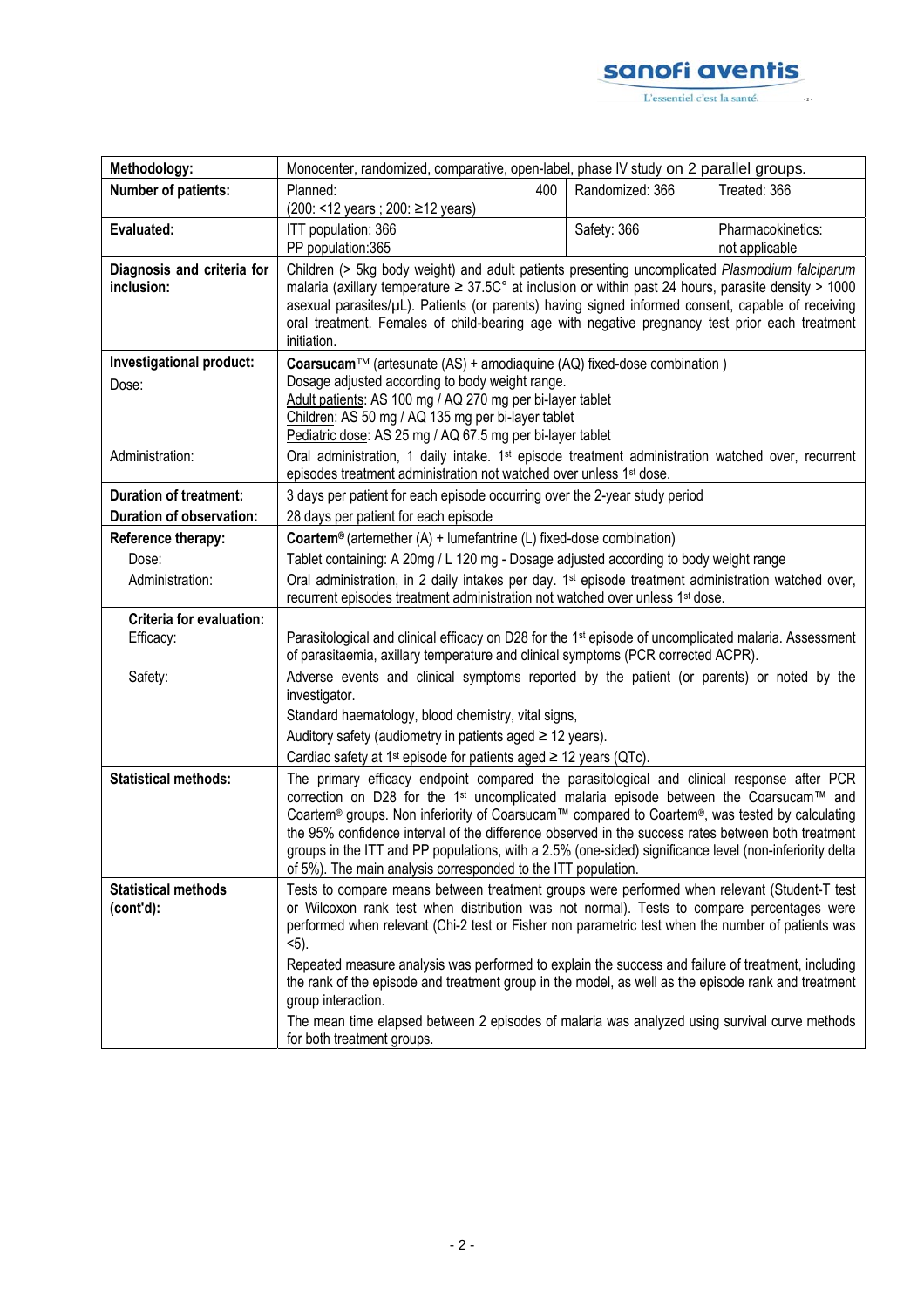## sanofi aventis  $-$  3 -

L'essentiel c'est la santé.

| Summary:<br>Efficacy results: | 366 patients were included in the study for a 1 <sup>st</sup> episode of uncomplicated <i>P. falciparum</i> malaria<br>and were randomly assigned to receive either Coarsucam™ (184) or Coartem® (182). Two-hundred<br>and one patients (55%) were less than 12 years' old: 101 and 100 patients were included<br>respectively in the Coarsucam™ and Coartem® groups. Sixty patients (17%) and 4 patients (1%)<br>presented respectively a 2 <sup>nd</sup> episode and 3 <sup>rd</sup> recurrence.<br>In the ITT population, the rate of adequate clinical and parasitological responses after PCR<br>correction at D28 for the 1 <sup>st</sup> episode of uncomplicated malaria was 98.4% vs 96.2% respectively in<br>the Coarsucam™ and Coartem® groups. The efficacy of Coarsucam™ was non-inferior to that of<br>Coartem® in treating uncomplicated P. falciparum malaria. This non-inferiority was demonstrated<br>whatever the patients' range of age or the number of episodes occurring during the nearly 2-year                                                                                                                                                                                                                                                                                                                                                                                                                                                                                                                                                                                                                                                                                                                                                                                                                                                                                                                                                                                                                                        |            |                |                 |                                        |
|-------------------------------|-----------------------------------------------------------------------------------------------------------------------------------------------------------------------------------------------------------------------------------------------------------------------------------------------------------------------------------------------------------------------------------------------------------------------------------------------------------------------------------------------------------------------------------------------------------------------------------------------------------------------------------------------------------------------------------------------------------------------------------------------------------------------------------------------------------------------------------------------------------------------------------------------------------------------------------------------------------------------------------------------------------------------------------------------------------------------------------------------------------------------------------------------------------------------------------------------------------------------------------------------------------------------------------------------------------------------------------------------------------------------------------------------------------------------------------------------------------------------------------------------------------------------------------------------------------------------------------------------------------------------------------------------------------------------------------------------------------------------------------------------------------------------------------------------------------------------------------------------------------------------------------------------------------------------------------------------------------------------------------------------------------------------------------------------------------------|------------|----------------|-----------------|----------------------------------------|
|                               | study duration.                                                                                                                                                                                                                                                                                                                                                                                                                                                                                                                                                                                                                                                                                                                                                                                                                                                                                                                                                                                                                                                                                                                                                                                                                                                                                                                                                                                                                                                                                                                                                                                                                                                                                                                                                                                                                                                                                                                                                                                                                                                 |            |                |                 |                                        |
| Efficacy results (cont'd):    | Adequate clinical and parasitological response rates after <sup>(a)</sup> and before <sup>(b)</sup> PCRc at D28                                                                                                                                                                                                                                                                                                                                                                                                                                                                                                                                                                                                                                                                                                                                                                                                                                                                                                                                                                                                                                                                                                                                                                                                                                                                                                                                                                                                                                                                                                                                                                                                                                                                                                                                                                                                                                                                                                                                                 |            |                |                 |                                        |
|                               | <b>Studied population</b>                                                                                                                                                                                                                                                                                                                                                                                                                                                                                                                                                                                                                                                                                                                                                                                                                                                                                                                                                                                                                                                                                                                                                                                                                                                                                                                                                                                                                                                                                                                                                                                                                                                                                                                                                                                                                                                                                                                                                                                                                                       | N          | Coarsucam™     | <b>Coartem®</b> | 95% CI                                 |
|                               | whole population (ITT) (a)<br>whole population (ITT) (b)                                                                                                                                                                                                                                                                                                                                                                                                                                                                                                                                                                                                                                                                                                                                                                                                                                                                                                                                                                                                                                                                                                                                                                                                                                                                                                                                                                                                                                                                                                                                                                                                                                                                                                                                                                                                                                                                                                                                                                                                        | 366        | 98.4%<br>96.2% | 96.2%<br>94.0%  | $[-0.011; 0.056]$<br>$[-0.022; 0.067]$ |
|                               | whole population $(PP)^{(a)}$<br>whole population (PP) (b)                                                                                                                                                                                                                                                                                                                                                                                                                                                                                                                                                                                                                                                                                                                                                                                                                                                                                                                                                                                                                                                                                                                                                                                                                                                                                                                                                                                                                                                                                                                                                                                                                                                                                                                                                                                                                                                                                                                                                                                                      | 365        | 98.9%<br>96.7% | 96.7%<br>94.5%  | $[-0.008; 0.052]$<br>$[-0.020; 0.065]$ |
|                               | Patients < 12 years (ITT) (a)<br>Patients $\geq$ 12 years (ITT) (a)                                                                                                                                                                                                                                                                                                                                                                                                                                                                                                                                                                                                                                                                                                                                                                                                                                                                                                                                                                                                                                                                                                                                                                                                                                                                                                                                                                                                                                                                                                                                                                                                                                                                                                                                                                                                                                                                                                                                                                                             | 201<br>165 | 97.0%<br>100%  | 95.0%<br>97.6%  | $[-0.034; 0.074]$<br>$[-0.009; 0.058]$ |
|                               | An adequate clinical and parasitological response was obtained at D28 in the 60 and 4 patients<br>who presented respectively a $2^{nd}$ and $3^{rd}$ episode of uncomplicated malaria during the study period.<br>Time to parasite clearance was $1.7 \pm 0.5$ days (median 2) in both treatment groups (p = 0.10).<br>Almost all patients (97%) were free from parasite at the $3rd$ treatment day (D2), no parasite was<br>found in any patient at the end-of-treatment visit (D3). For the 2 <sup>nd</sup> and 3 <sup>rd</sup> episodes of malaria all<br>patients with parasite at D0 were free from parasite at D3.<br>For the 1 <sup>st</sup> episode, the proportion of gametocyte-carriers in the Coarsucam <sup>™</sup> group was higher<br>than that in the Coartem® group at D2 (8.2% vs 2.7% - $p = 0.02$ ), D3 (8.2% vs 2.8% - $p = 0.02$ ) and<br>D7 (6.6% vs 1.1% - $p = 0.01$ ). Irrespective of the assigned treatment, at D28 no gametocyte-carrier<br>was detected.<br>A greater effect of Coarsucam™ on the evolution of the blood hemoglobin level was observed<br>during 1 <sup>st</sup> and 2 <sup>nd</sup> episodes, resulting in significantly higher level of hemoglobinemia measured one<br>month after the treated episode of malaria.<br>The patients' distribution according to the number episodes did not differ between the<br>Coarsucam <sup>™</sup> and Coartem <sup>®</sup> groups ( $p = 0.74$ ), as well as the mean time to first recurrence (181.3<br>$\pm$ 165.2 days - p = 0.35). Recurrence occurred within 15 days following the 1 <sup>st</sup><br>episode in 37% of the cases and more than 6 months after the 1 <sup>st</sup> episode in 53% of the total<br>patients. Analyses performed using the Kaplan-Meier survival method to describe time to treatment<br>failure did not show any significant difference between both study treatments (ITT $p = 0.20$ , PP $p =$<br>$0.15$ ).<br>Although treatment was home-administered for the $2^{nd}$ and $3^{rd}$ episode, the compliance remained<br>excellent. |            |                |                 |                                        |